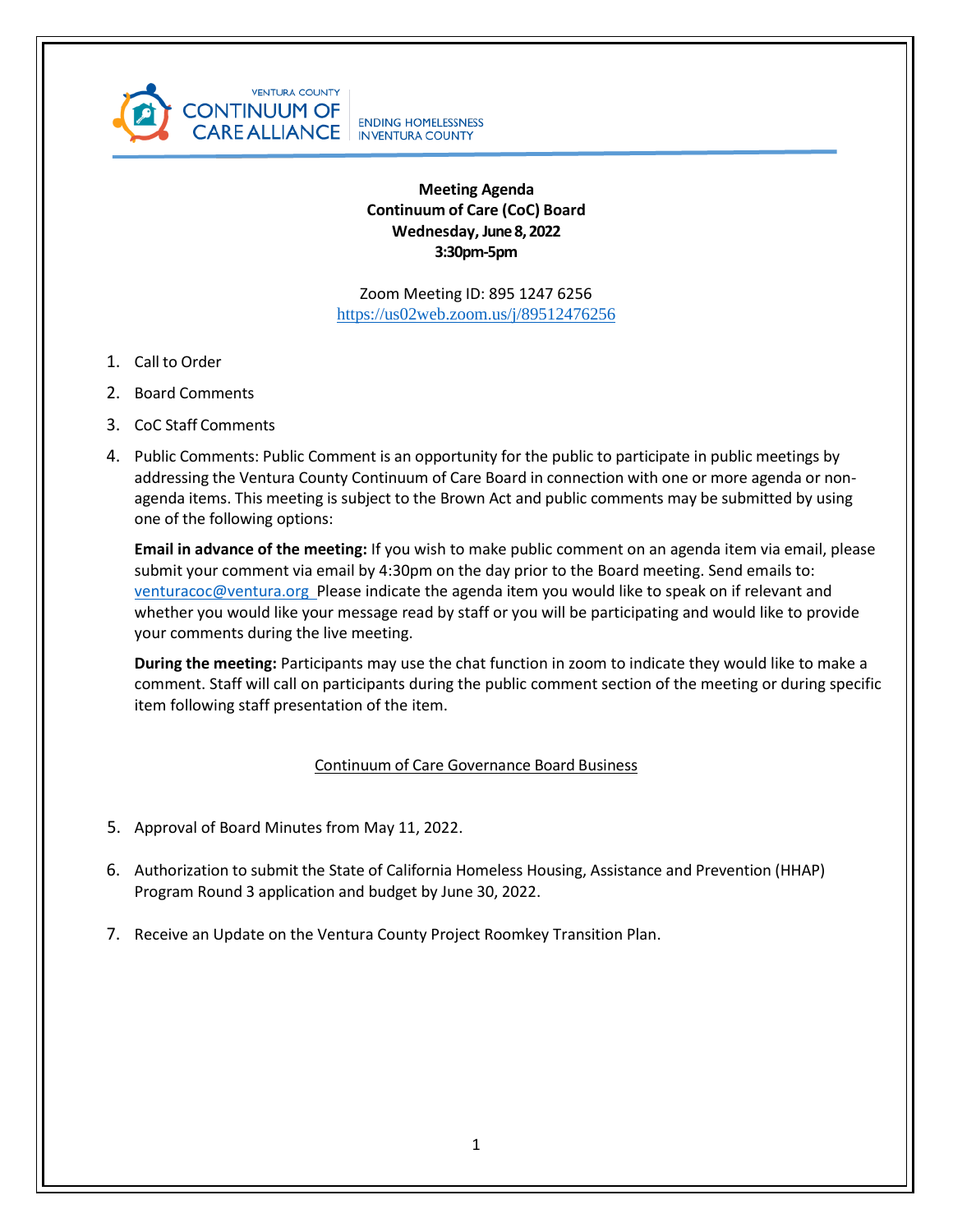

**Meeting Minutes** Continuum of Care (CoC) Board Wednesday, May 11, 2022 3:30pm–5 pm

 Zoom Meeting ID: **895 1247 6256** <https://us02web.zoom.us/j/89512476256>

**IN ACCORDANCE WITH GOVERNMENT CODE SECTION 54953(e)(1)(A) AND IN RESPONSE TO THE DECLARED STATE AND LOCAL EMERGENCIES DUE TO THE NOVEL CORONAVIRUS AND LOCAL HEALTH OFFICER RECOMMENDATION REGARDING SOCIAL DISTANCING, THE VENTURA COUNTY CONTINUUM OF CARE IS HOLDING ALL BOARD, ALLIANCE AND COMMITTEE MEETINGS ELECTRONICALLY WHICH ARE ACCESSIBLE ONLINE VIA ZOOM WITH LINKS POSTED ON [www.venturacoc.org](http://www.venturacoc.org/) TO FIND OUT HOW TO PROVIDE PUBLIC COMMENT, SEE INFORMATION CONTAINED BELOW ON THIS AGENDA.**

1. **Call to Order** – Manuel Minjares, CoC Board Vice-Chair, called the meeting to order at **3:31 pm**

**Board Members**: Kevin Clerici, Emilio Ramirez, Mara Malch, Ingrid Hardy, Manuel Minjares, Nancy Wharfield Supervisor Carmen Ramirez, Carolyn Briggs, Pam Marshall, Dr. Sevet Johnson **Absent**: *Dawn Dyer, Susan Englund, Michael Nigh*

**Staff**: Felipe Flores, Alicia Morales-McKinney, Jennifer Harkey, Christy Madden **Public Attendees**: Michal Dunn, Chris Russell, Susan Kulwiec, Henry Chan, Norman Albances, Geneva Monteleone, Jessica Petrillo, Elizabeth R. Stone, Jillian Fleming, Meaghan Salas, Jack Villa

- 2. **Board Comments:** There were none.
- 3. **CoC Staff Comments:** There were none.
- **4. Public Comments:** There were none.

# **Continuum of Care Governance Board Business**

**5. Approval of Board Minutes from April 13, 2022.** Kevin Clerici moved to approve Meeting Minutes; Emilio Ramirez was second; Carolyn Briggs abstained since she was absent from the April meeting; The balance of the Board was in favor.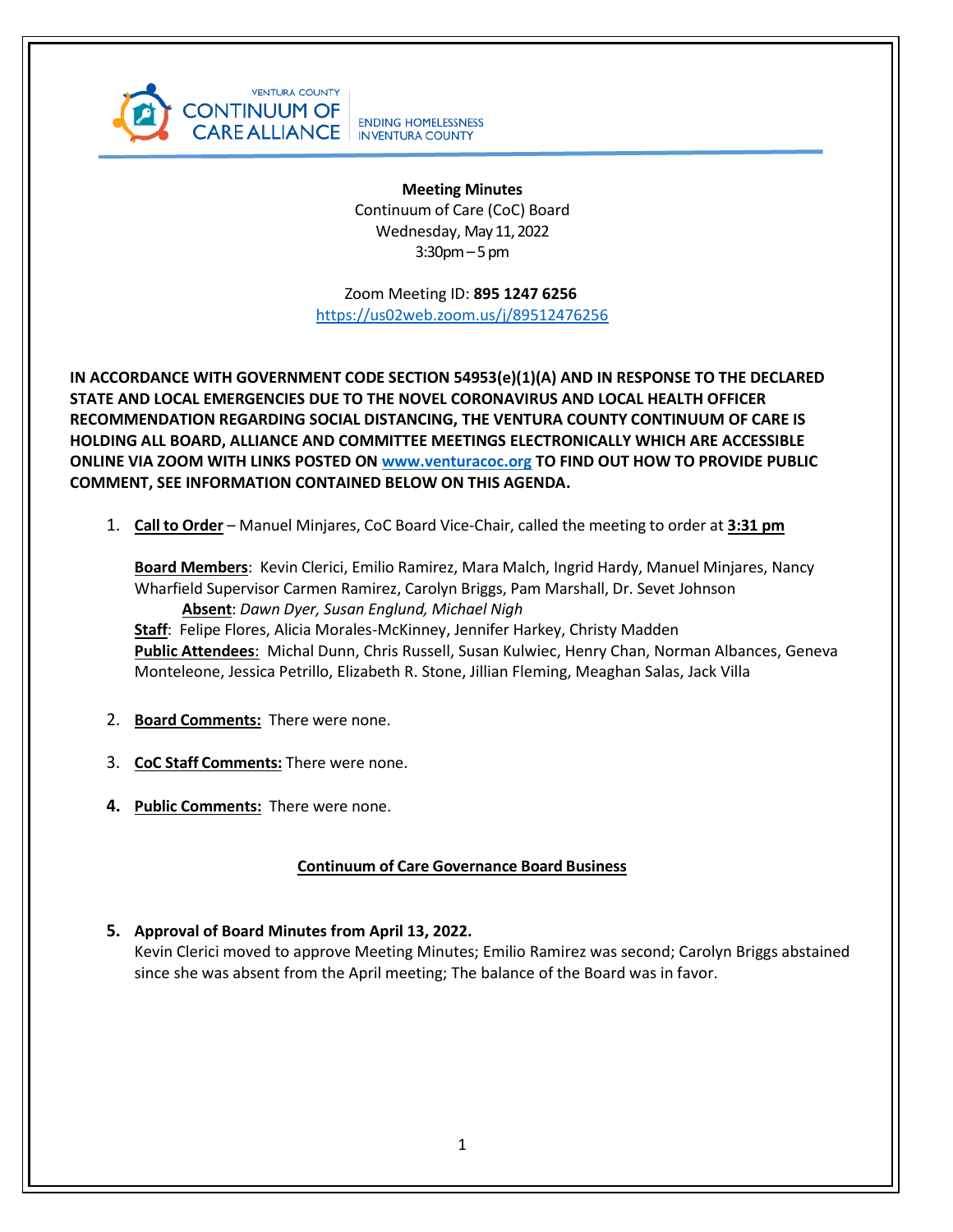**CoC Board – Meeting Minutes** May 11, 2022 Page 2

**6. Review and approve the State of California Homeless Housing, Assistance and Prevention (HHAP) Program Round 3 funding priorities and authorization to release a Request for Proposals.**  Alicia Morales-McKinney, CoC Staff, presented the discussion and results of the VC CoC Data, Performance & Evaluation Committee's recommendations and funding priorities for HHAP-3 funding for the 2022 Notice of Funding Availability (NOFA). Elizabeth R. Stone, Community Outreach Specialist, asked if the inclusion of persons with Lived Experience would be incorporated into the scoring and Alicia confirmed. On a different note, Jenn shared that leveraged funds that partners count on from other (State) grants will also be looked at when reviewing proposals.

Supervisor Carmen Ramirez moved approval; Ingrid Hardy was second; All in favor.

**7. Authorize Collaborative Applicant staff to work with the VC CoC Youth Collaborative to complete and apply for the upcoming U.S. Department of Housing and Urban Development (HUD) Youth Homelessness Demonstration Program (YHDP) grant.**

Jennifer Harkey, CoC Staff, presented HUD's Youth Homelessness Demonstration Program (YHDP) NOFO. Jenn informed that this NOFO requires the need to establish a Youth Action Board (YAB) and discussed the steps and coordination needed to develop this. She also shared that there is good interest amongst (5) youth to participate and form the YAB. Giving them the opportunity to engage in these conversations and asking them directly what they would like to see in their community is important. Dr. Johnson asked what the eligibility requirements were for Youth to participate, if having experienced homelessness and be at risk-of qualified. Jenn explained that there was a preference towards having at least 3 Youth with Lived Experience and currently, there are already 3 YAB prospects that meet this.

Dr. Sevet Johnson moved approval; Carolyn Briggs was second; All in favor.

### **8. Receive and file the 2022 State of Homelessness in Ventura County report.**

Jenn presented a general overview of the data contained in the 2022 Housing Inventory Count and the 2022 Homeless Point-In-Time Count, conducted throughout the County on the night of February 22, 2022, and the morning of February 23, 2022, with a large group of volunteers. To conclude the presentation, Jenn reminded the CoC Board that per their past meeting and recommendations, the CoC will continue to strive for Functional Zero for homeless veterans, work to end Youth homelessness by moving forward with the YHDP grant, help jurisdictions understand the state of homelessness in their own cities, reorganize the Housing and Services Committee to focus on homelessness prevention and housing solutions, and formalize a workgroup to include Persons with Lived Experience. A new proposal to include them by using CoC planning grant money will be brought to the CoC Board in the coming months.

Nancy Wharfield asked if the Report will be sent out and Jenn confirmed, including posting it on the CoC website.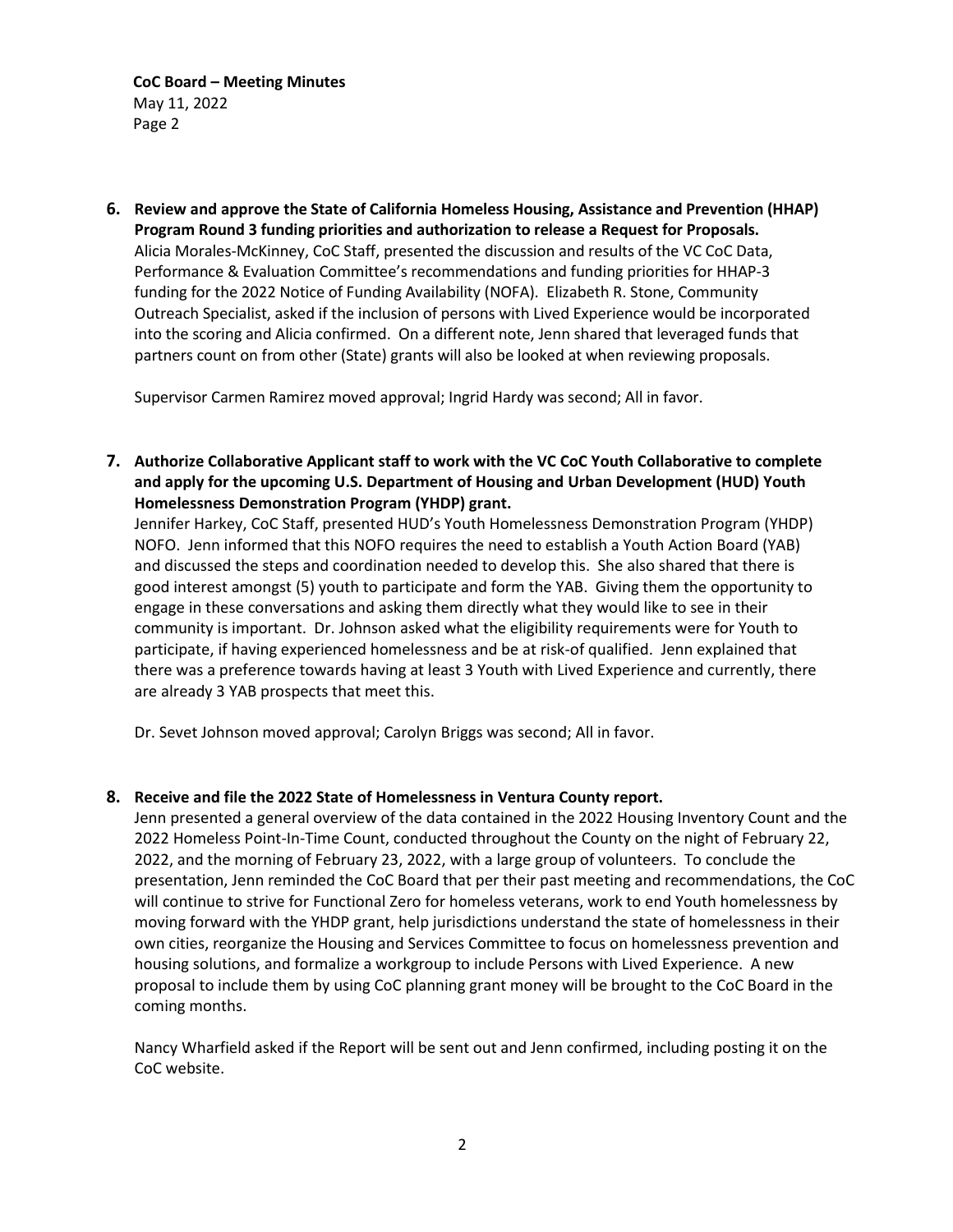**CoC Board – Meeting Minutes** May 11, 2022 Page 3

Supervisor Carmen Ramirez asked if it was known if persons who began experiencing homelessness were due to not being able to afford the rent. Jenn replied that this particular question was not asked while conducting the field surveys. However, it may be possible to gather some data through HMIS since this question is part of the general assessment. The data can then be pulled and brought to the CoC Board. Supervisor also asked if there was any specific data around Youth that have come out and run away from their homes because of this. Jenn replied that contacting a partner agency such as Interface Child & Family Services might be able to provide data on this.

Elizabeth R. Stone asked how Ventura County compared to the 60% of national cases regarding longterm homeless persons that leave temporary or emergency housing and return to being unhoused. Jenn commented that for long term homelessness, this question was asked, including through HMIS and this data can be looked at closer. She further explained that there was also an average of length of time homeless data measure that is reported on through Performance Measures, which was discussed at the previous CoC Board meeting.

Jack Villa, Commissioner - City of Oxnard Commission on Homelessness, asked if there was a data comparison to other Counties. Jenn informed that there was not since other Counties had not made their data available yet. Ventura County was able to publish quickly, despite a month delay in completing the Count. Additional data from other areas is forthcoming.

**Closing comments** – there were none.

Manuel adjourned the meeting at **4:33 pm.**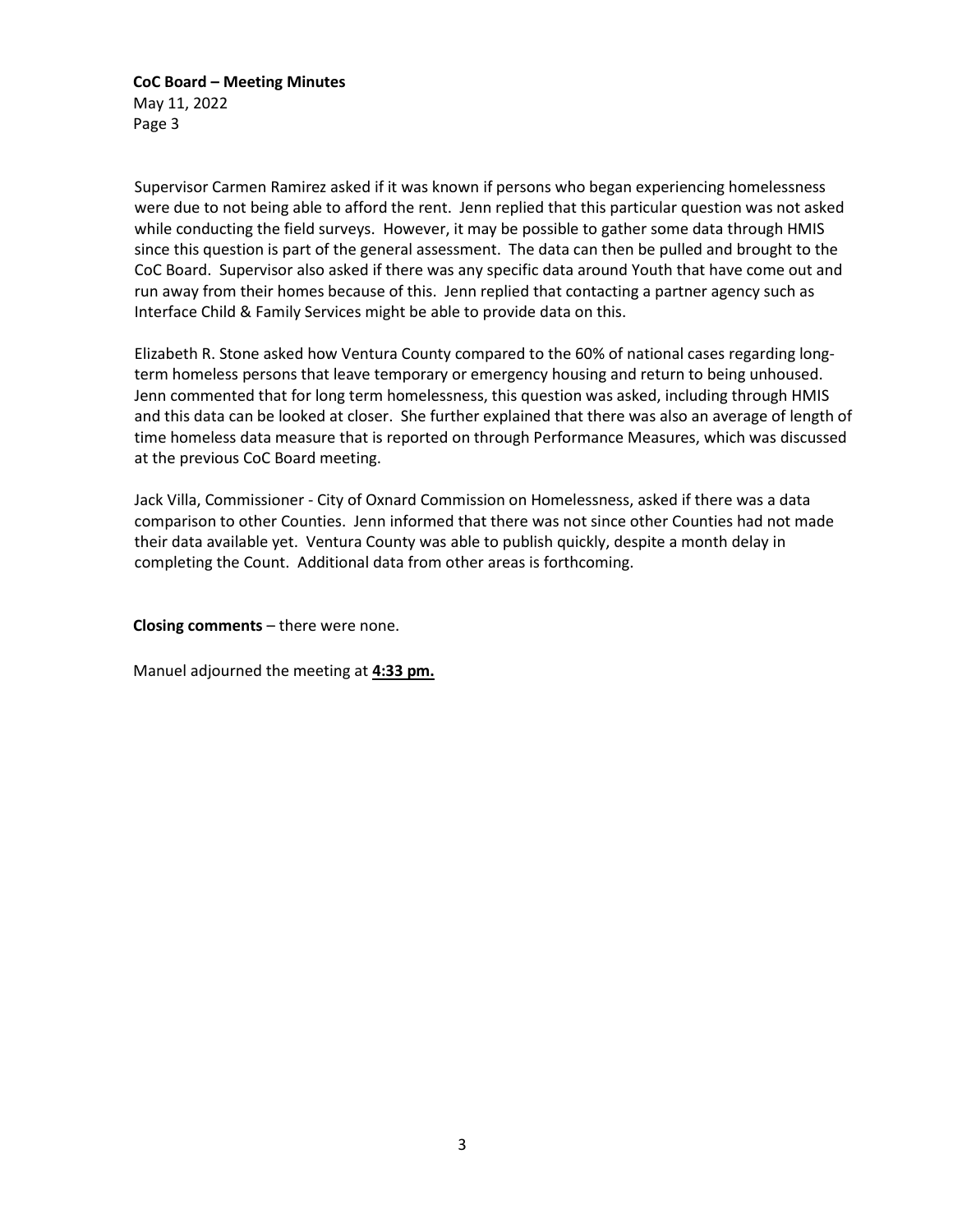

June 8, 2022

CoC Governance Board

**SUBJECT:** Authorization to submit the State of California Homeless Housing, Assistance and Prevention (HHAP) Program Round 3 application and budget.

**BACKGROUND:** On May 11, 2022, the VC CoC Board approved priorities for HHAP Round 3 funding. VC CoC staff released the HHAP-3 Requests for Proposals on May 12, 2022 to the VC CoC Alliance members and stakeholders. The RFP was posted on the VC CoC website. All RFP applications are due on June 10, 2022 by 5pm. When a local selection process is still pending at the time of application, the State requires CoCs to commit to spending funds within specified eligible uses and describe plans for the type of projects to be funded under those eligible uses. State applications are due June 30, 2022 and awards will be announced within 30 days of receiving a completed application.

Upon completion of the RFP process, the VC CoC Data Committee will reconvene to review applications and conduct scoring and ranking. The funding recommendations and full analysis will be presented to the VC CoC Board for final review and approval.

The State of California Homeless Housing, Assistance and Prevention Program application includes a landscape analysis of our local needs and demographics using January 1, 2021- December 31, 2021 system data, a funding analysis of our community, outcome goals for measure 1-6 System Performance Measures (utilizing stakeholder feedback) for bonus funding, funding plans description and strategies to meet our outcome goals.

### **RECOMMENDATIONS:**

1) Authorize VC CoC Staff to submit the HHAP-3 application no later than June 30, 2022.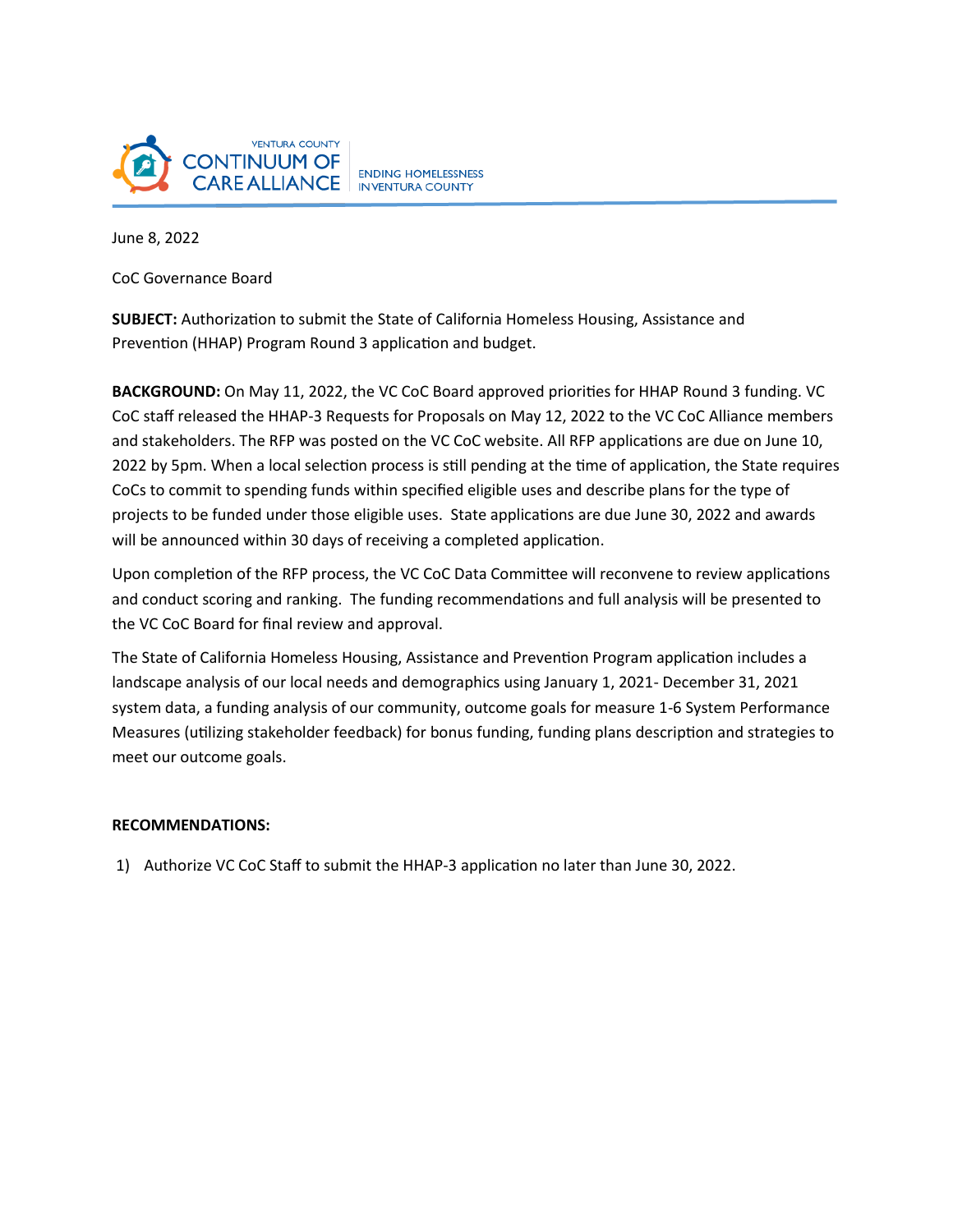

June 8, 2022

CoC Governance Board

**SUBJECT:** Receive an Update on the Ventura County Project Roomkey Transition Plan

**BACKGROUND**: Project Roomkey (PRK) has been operating through motel vouchers to support noncongregate shelter for highly vulnerable homeless persons since March 2020, in response to the COVID-19 pandemic. The County of Ventura has supported over 800 persons through this shelter program, with over 350 persons exiting to permanent housing or other temporary housing through case management services provided by homeless service providers. The County Executive Office has been providing administration and oversight which includes the review of referrals from case managers, prioritization of placements, issuing vouchers, maintaining documentation, and communicating with motel staff. FEMA funding has been covering the motel and food costs since March 2020. The extension of FEMA funding is uncertain; however, the California Department of Social Services (CDSS) has provided grant funds to continue to support PRK placements and assist with rehousing strategy after FEMA funds are expended We anticipate this funding will cover the motel costs until January 2023 if the program remains at full capacity.

**DISCUSSION**: The State of California has required local jurisdictions to report on Project Roomkey (PRK) participants, including the number sheltered at each motel location and the number exiting to housing or other locations. There are currently 320 persons sheltered in PRK motels. The following chart provides data by city location and city of residence:

| <b>PRK</b><br><b>Location</b>  | <b>Camarillo</b> | Ojai           | <b>Oxnard</b> | <b>Port</b><br><b>Hueneme</b> | <b>Santa</b><br>Paula | Simi<br><b>Valley</b> | <b>Thousand</b><br><b>Oaks</b> | <b>Ventura</b> |
|--------------------------------|------------------|----------------|---------------|-------------------------------|-----------------------|-----------------------|--------------------------------|----------------|
| Ventura                        | 5                | $\overline{4}$ | 54            |                               | 5                     |                       |                                | 130            |
| Oxnard                         |                  |                | 48            | 4                             |                       |                       |                                | 5              |
| <b>Thousand</b><br><b>Oaks</b> | $\overline{2}$   |                |               |                               |                       | 16                    | 47                             |                |
| <b>TOTAL</b>                   | 7                | 4              | 102           | 4                             | 5                     | 16                    | 47                             | 135            |